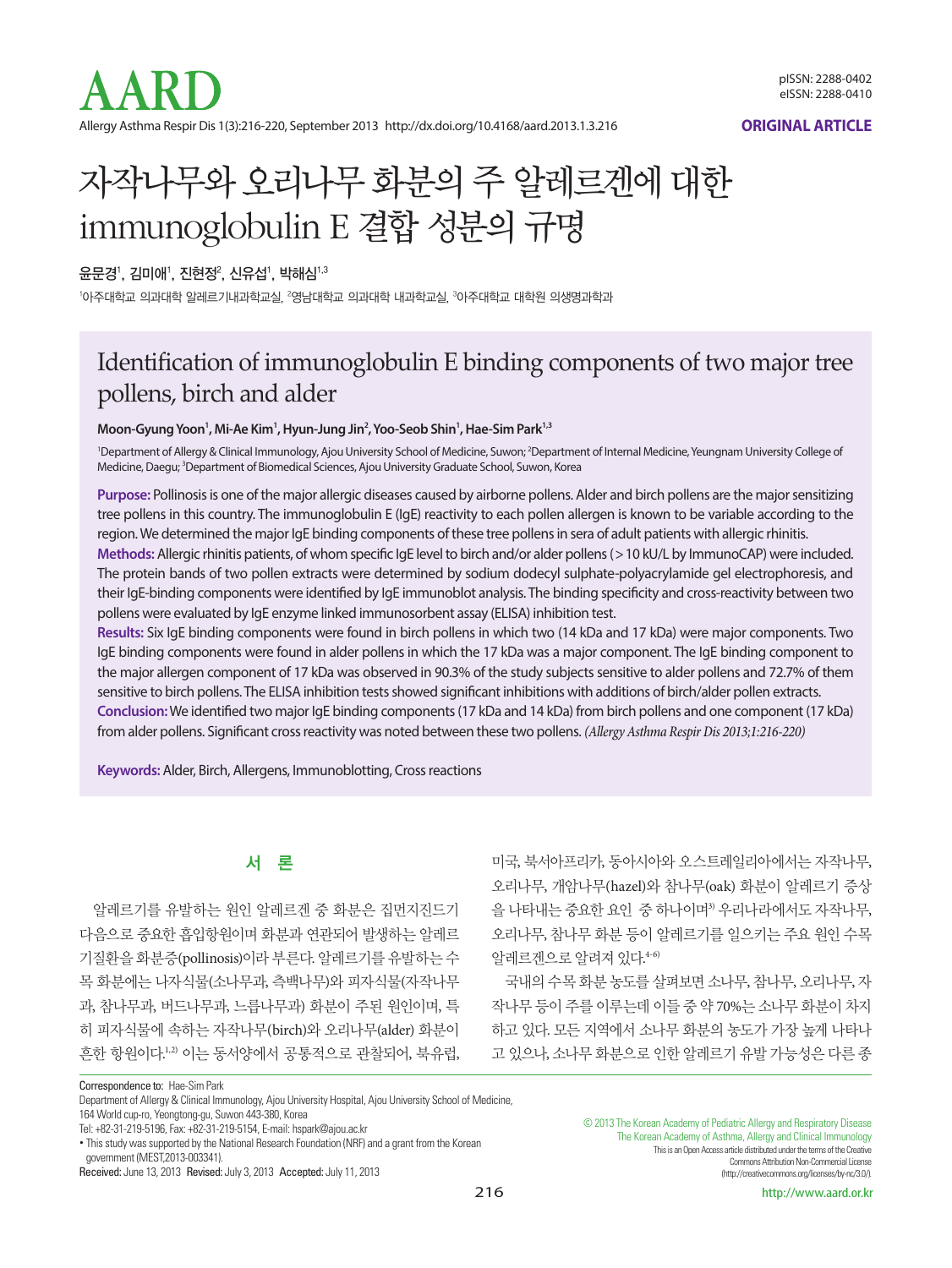류의 화분에 비해 매우 낮다. 반면 자작나무와 같은 수목 화분 및 돼지풀 등과 같은 잡초 화분은 그 발생량은 적으나 알레르기를 유 발할 가능성은 매우 높아 화분 알레르기 환자에게 특히 주의해야 할 식물로 보고된다. 7) 그러나 유럽에서는 인종에 따른 주요 수목 화분항원에 대한 immunoglobulin E (IgE) 결합 성분(binding component)의 양상 차이를 보고한 바가 있으나, 8) 국내에서는 알레 르기 환자의 주요 수목 화분항원에 대한 IgE 결합 성분을 보고한 연구가 없었다. 따라서 본 연구는 우리나라 알레르기비염 환자를 대상으로 자작나무 화분과 오리나무 화분의 주 알레르겐에 대한 IgE 결합 성분을 규명하고, 오리나무와 자작나무 화분항원 사이의 교차반응을조사하고자하였다.

#### 대상 및 방법

#### 1. 재료

#### 1) 연구 대상

2009년부터 2012년까지 아주대학교병원에 알레르기비염으로 내원한 환자들 중, ImmunoCAP (Phadia, Uppsala, Sweden)으로 측정한자작나무혹은오리나무화분항원에대한혈청특이 IgE 값 이 10 kU/L을 초과하는 환자들을 대상으로 자작나무군(33명)과 오리나무구(31명)을 선택하였다.

#### 2) 화분항원 추출

자작나무 화분은 *Betula pendula* (Allergon, Engelholm, Sweden), 오리나무 화분은 *Alnus incana* (Allergon)를 사용하였다. Phosphate buffered saline (PBS)에 화분 1 g을 넣고 4°C에서 24시 간 동안 항원을 추출한 후, sonicator를 사용하여 항원에 초음파를 30초씩 3번 반복하여 작용시켰다. 그 후, 추출액을 2,000 rpm에서 10분간 원심 분리하여 그 상층액을 모아 0.45 μm filter를 이용하여 분리하였다. 분리된 화분항원에서 Bradford assay로 단백질을 정량 하고 sodium dodecyl sulphate-polyacrylamide gel electrophoresis (SDS-PAGE)로 단백질을 확인한 후, 이 항원을 ELISA 억제시험 (enzyme linked immunosorbent assay inhibition test)과 immunoblot에이용하였다.

#### 2. 방법

#### 1) SDS-PAGE에 의한 화분항원의 확인

각각의 화분항원을 sample buffer (0.5 M Tris pH 6.8, glycerol, 10% SDS, 0.5% bromophenol blue, 2.5% β-mercaptoethanol)에희석 하고 5분간 100°C에서 가열하였다. 표지자와 각각의 화분항원을 4–20% Tris-glycine gel (Novex, Invitrogen, San Diego, CA, USA)에 서 120 V, 2시간 동안 전기영동하여 화부항원 다백질을 부리하였다.

2) IgE Immunoblot에 의한 화분항원의 결합 IgE 성분 분석

각각의 화분항원을 40 μg/mL의 농도로 SDS-PAGE법으로 항원 단백질을 분리한 후, poly-vinyl difluoride membrane (PVDF membrane, Millipore Co., Bedford, MA, USA)에 250 mA로 2시간 전이시켰다. 단백질이 전이된 PVDF membrane을 4 mm 간격으로 절단한 다음 절단된 각각의 membrane에 비특이적 결합을 방지하 기 위해서 20% skim milk-tris buffered saline-Tween20 (skim milk-TBST)를 이용하여 12시간 이상 4°C에서 작용시켰다. 환자와 대조군의 혈청을 2시간 동안 처리한 후, TBST로 4회 세척하고 biotinylated antihuman IgE 항체 (Vector Laboratories Inc., Burlingame, CA, USA)를 10% fetal bovine serum-phosphate buffered saline (FBS-PBS)를 이용하여 1:1,000 v/v로 희석하여 상온에서 1 시간 작용시켰다. 이후 TBST로 3회 세척한 후 각각의 membrane에 1X AP color development buffer와 AP conjugate substrate kit (Bio-Rad laboratories Inc., Hercules, CA, USA)의 혼합액을 넣어 단백대가나타날때까지반응시켰다.

#### 3) ELISA 억제시험

5 μg/mL 농도의 화분항원을 96 well microplate (Corning Inc., Corning, NY, USA)에 각 well 당 100 μL씩 넣고 4°C에서 12시간 이 상 반응시켰다. ImmunoCAP 측정 결과, 자작나무 화분항원과 오 리나무 화분항원에 대해서 동시에 10 kU/L을 초과하는 환자의 혈 청에 억제제로 자작나무 화분항원과 오리나무 화분항원을 각각 0, 1, 10, 100 μg/mL씩 가하여 4°C에서 12시간 이상 반응시켰다. 비특 이적 결합을 방지하기 위해 10% FBS-PBS를 각 well당 200 μL씩 넣 어 2시간 작용시켰다. 0.05% PBS-Tween20으로 3회 세척 후 각각의 화분항원을 반응시킨 환자 혈청을 well 당 50 μL씩 넣어 상온에서 2시간 반응시켰다. ELISA 방법으로 각각의 화분항원에 결합하는 IgE 흡광도를 측정하였다. 특이 IgE 항체 결합의 억제도(%)는 ([대 조군의 흡광도−억제제가 포함된 sample의 흡광도]/대조군의 흡광 도)에 100을곱한값으로정하였다.

#### 결 과

#### 1. 연구대상자의 임상적 특성

연구 대상자는 모두 알레르기비염 환자로, 자작나무 혹은 오리나 무 화분항원에 대한 혈청 특이 IgE 값이 10 KU/L 이상이었다. 자작 나무군 33명과오리나무군 31명의임상적특성은 Table 1과같다. 자 작나무군의 연령 분포는 25세에서 53세 사이, 남성 비율이 60.6%였 으며 오리나무군의 연령 분포는 19세에서 43세 사이였고 남성이 74.2%를 차지하였다. 알레르기비염과 기관지 천식을 함께 가지고 있 는환자의비율은자작나무군이 63.6%, 오리나무군은 22.6%였다.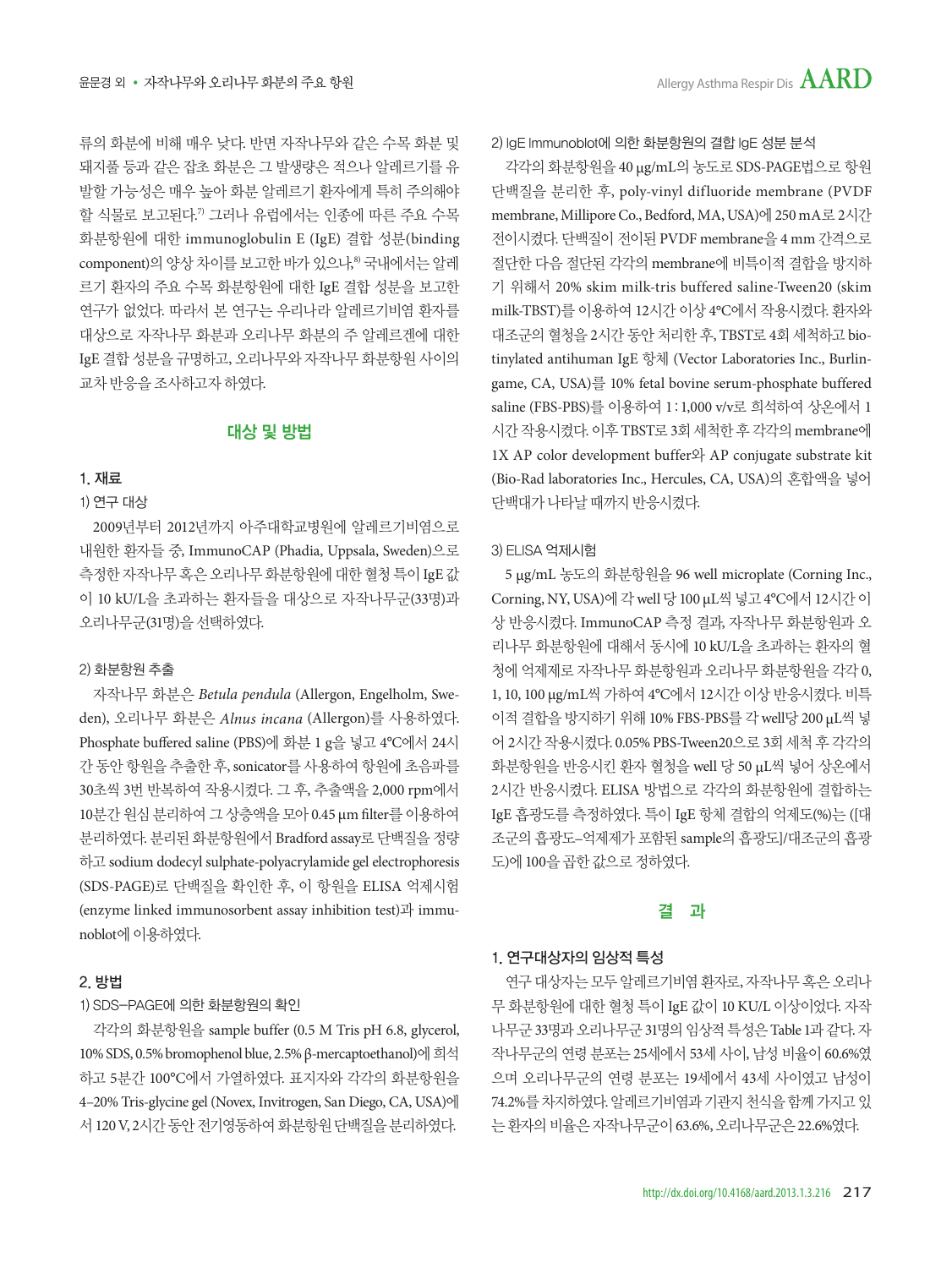## AARD Allergy Asthma Respir Dis Yoon MG, et al. • Major IgE binding components to birch and alder

#### **Table 1.** Characteristics of the subjects

| Characteristic      | Alder ( $n = 31$ ) | Birch ( $n = 33$ ) |
|---------------------|--------------------|--------------------|
| Age (yr)            | $31.3 \pm 12.1$    | $39.1 \pm 14.3$    |
| Male sex            | 23(74.2)           | 20(60.6)           |
| AR                  | 31 (100)           | 33 (100)           |
| AR combined with BA | 7(22.6)            | 21(63.6)           |
| Total IgE (IU/mL)*  | $203.8 \pm 3.4$    | $301.9 \pm 2.5$    |
| $ECP$ ( $\mu$ g/L)  | $33.1 + 44.8$      | $24.6 + 19.1$      |
| Atopy <sup>†</sup>  | 26/26 (100)        | 28/28 (100)        |

Values are presented as mean± standard deviation or number (%).

AR, allergic rhinitis; BA, bronchial asthma; IgE, immunoglobulin E; ECP, eosinophil cationic protein.

\*Total IgE levels are presented as geometric mean± geometric standard deviation. † Atopy was defined for subjects who had more than one positive response to common inhalant allergens (i.e., tree mixture, grass mixture, mugwort, ragweed, cat fur, dog fur, *Dermatophagoides pteronyssinus*, *Dermatophagoides farinae*, and *Alternaria*) on the skin prick test.



**Fig. 1.** Sodium dodecyl sulphate-polyacrylamide gel electrophoresis finding of alder and birch pollen extracts. T2, alder; T3, birch.



**Fig. 2.** Immunoglobulin E immunoblot analysis of alder (A) and birch (B) pollen extracts using sera from allergic rhinitis patents.



**Fig. 3.** Frequency of immunoglobulin E (IgE) binding components to alder (A) and birch (B) pollen extracts by immunoblot analysis. \*Indicated IgE binding component found in more than 50% of patients.

#### 2. SDS-PAGE법에 의한 화분항원의 확인

자작나무 화분항원의 단백질은 약 14 kDa, 17 kDa, 24 kDa, 35 kDa에서 단백대가 나타났으며, 이들은 각각 Bet v 2, Bet v 1, Bet v 3 와 Bet v 6로 알려져 있다. 오리나무 화분항원의 단백질은 9 kDa, 17 kDa, 18 kDa, 22 kDa에서 단백대가 나타났다(Fig. 1).

#### 3. IgE Immunoblot에 의한 화분항원의 결합 IgE 분석

자작나무 화분항원 내에는 10 kDa, 11 kDa, 14 kDa, 17 kDa, 35 kDa, 38 kDa의 IgE 결합 단백대를 보였으며, 오리나무 화분항원 내

에는 17 kDa과 14 kDa의 IgE 결합 단백대가 관찰되었다(Fig. 2A, B). 이 단백대들 중 각 군의 50% 이상에서 IgE 결합 단백대를 나타 내는 항원을 주 알레르겐(major allergen)으로 판정하였다. 자작나 무군 33명 중 26명(78.8%)은 자작나무 화분항원에서 단백대 17 kDa에 IgE가 결합하였으며 25명(75.8%)은 14 kDa에 결합하였다 (Fig. 3B). 오리나무군 31명 중 28명(90.3%)이 오리나무 화분항원에 서단백대 17 kDa에 IgE가결합하였다(Fig. 3A).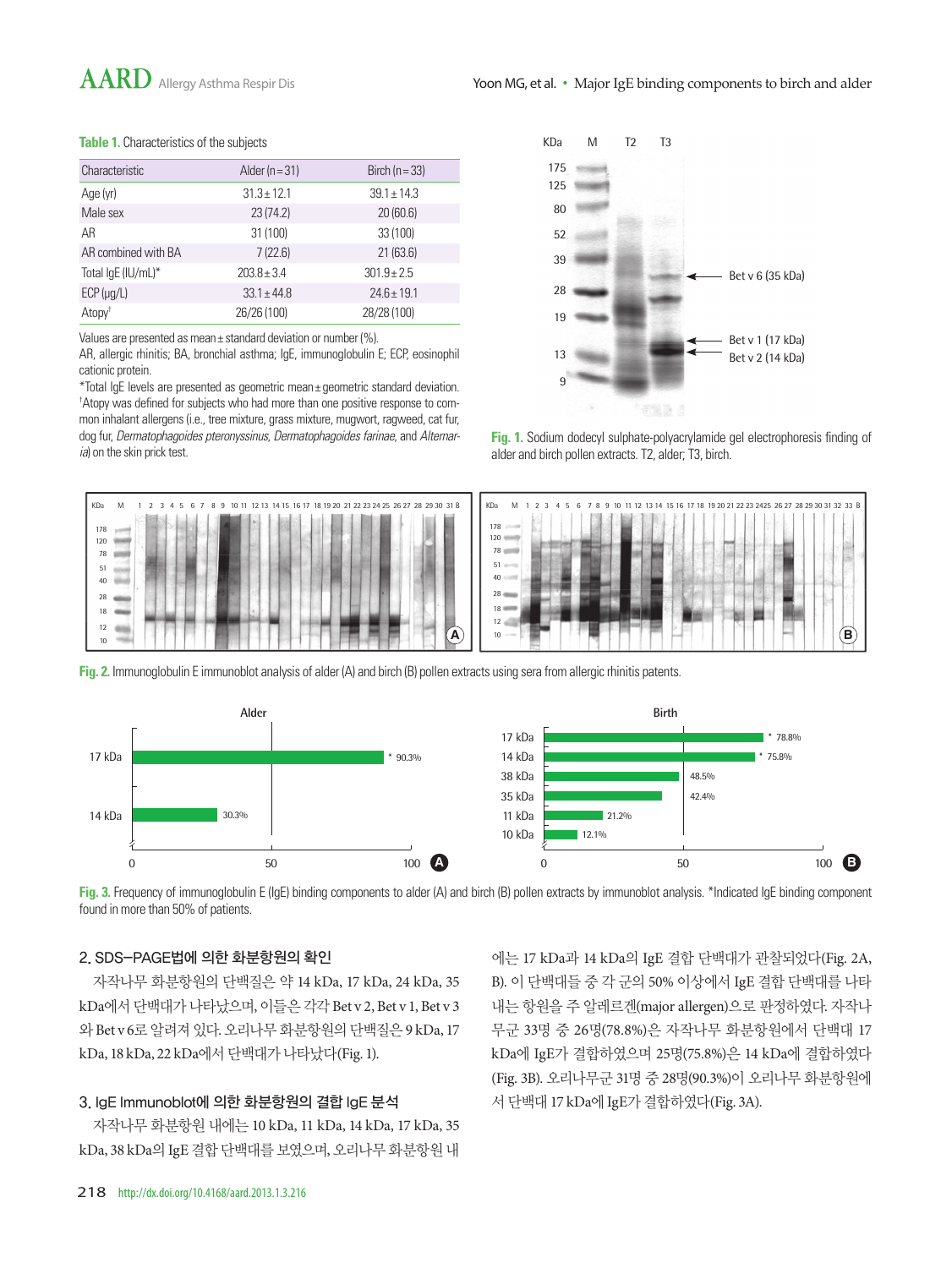

**Fig. 4.** Immunoglobulin E (IgE) enzyme linked immunosorbent assay inhibition results for alder (A) and birch (B) pollen extracts coated wells with serial addition of alder pollen extracts or birch pollen extracts from a patient who shows positive ImmunoCAP of alder and birch.

#### 4. ELISA 억제시험에 의한 화분 결합 IgE 분석

자작나무와 오리나무 화분항원에 대한 ImmunoCAP 검사 결과 가 모두 양성이 화자의 혈청을 대상으로 시행한 ELISA 억제시험 결 과, 자작나무 화분항원에 결합한 IgE는 억제 농도 100 μg/mL에서 오리나무 화분항원에 의해 82%, 자작나무 화분항원에 의해 98% 억제되었으며, 오리나무 화분항원에 결합한 IgE는 억제 농도 100 μ g/mL에서 오리나무 화분항원에 의해 48%, 자작나무 화분항원에 의해 51% 억제되었다(Fig. 4A, B). 억제제로 넣어준 화분항원의 농 도가 1 μg/mL, 10 μg/mL, 100 μg/mL로증가할수록각각최대 50% 이상의유의한억제증가를관찰하였다.

#### 고 찰

자작나무와 오리나무는 참나무목이며 이들 화분은 높은 항원 단백질을 포함하며 유럽과 일부 아시아에서 계절성 화분알레르기 를 유발하는 주요 원인항원 중의 하나이다. 국내 환자를 대상으로 시행된 수목 화분 연구는 대부분 피부단자시험을 통해 이루어졌으 며, 주로 수목 화분 감작률 혹은 수목 화분과 음식항원과의 교차 반응성에 대한 연구였다.º Kim 등"º 에 따르면, 부산지역 호흡기 알 레르기환자에서 흡입 알레르겐 피부단자시험을 시행한 결과 수목 화분(tree pollen), 잡초 화분(weed pollen) 및 목초 화분(grass pollen)의 감작률은 각각 22.6%, 11.1%, 9.1%로 화분 알레르겐 중에 수 목 화분의 감작률이 가장 높았다. 또한, 경기 남부지역에서 1999년, 2005년, 2008년 알레르기질환으로 피부단자시험을 시행한 환자들 을 대상으로 10년간 화분 알레르겐 감작률의 변화를 조사한 결과, 시간이 경과함에 따라 전반적으로 감작률이 증가되는 양상이었다. 특히 오리나무 화분의 경우, 통계적으로 유의한 감작률의 증가를 확인하였다. 5) 국외 보고에서도 수목 화분알레르기 환자의 대부분

이 자작나무와 오리나무에 주로 감작되어 있지만, 11) 유럽 6개국에 서 자작나무 주 알레르겐에 대한 IgE 결합 성분의 빈도를 조사하였 으며, 프랑스, 스웨덴, 오스트레일리아, 프랑스, 스위스, 이탈리아에 서 각각 Bet v 1 (17 kDa) 성분에 대한 양성률은 100%, 98%, 90%, 65%, 62%였으며, Bet v 2 (14 kDa)에 대한 양성률은 각각 25%, 12%, 30%, 20%, 43%, 33%로각나라간차이가있었다. 이에저자들은국 내 성인 알레르기비염 환자를 대상으로 수목 화분 중 가장 높은 감 작률이 보고된 자작나무와 오리나무 화분의 주 알레르겐 성분 및 이들의 IgE 항체와의결합양상을조사하였다.

수목 화분의 항원에 대한 혈청 특이 IgE immunoblot을 통해, 자 작나무에서 17 kDa과 14 kDa가 환자들의 78.8%와 75.8%로 주 항 원으로 나타나는 것을 확인하였으며 오리나무에서는 환자들의 90% 이상이 17 kDa에 IgE가 결합하는 것을 확인하였다. 이들 항원 중 각 화분증 환자군의 50% 이상에서 IgE 결합 단백대를 나타내는 항원을 주 알레르겐(major allergen)으로 간주하였을 때, 국내 알레 르기비염 환자 중 자작나무 화분에 감작된 경우 17 kDa (Bet v 1)과 14 kDa (Bet v 2)에 IgE가 결합하는 부분이 주 알레르겐으로, 오리 나무화분에서는 17 kDa 성분이주알레르겐으로생각한다.

자작나무화분의주항원으로 Bet v 1 (17 kDa)과 Bet v 2 (14 kDa) 이 잘 알려져 있으며, Bet v 1은 식물에서 파생된 음식과 참나무목 에 속하는 다른 나무의 화분항원과 에피토프(epitope)를 공유하여 높은 교차반응을 나타내는 주요 항원이다.<sup>3)</sup> Pauli 등<sup>12)</sup> 은 피부단자 시험에 양성을 보이는 환자의 82%에서 Bet v 1과 결합하는 IgE 항 체가 존재함을 보고하였고, Jarolim 등13) 은 자작나무 화분에 감작 된 환자의 95% 이상에서 Bet v 1에 대한 IgE가 나타나며, 이들 중 60%의 환자에서는 Bet v 1에 대한 IgE 항체가 단독으로 검출된다 고 보고하였다. 또한 Bet v 2는 수목 화분에 알레르기를 보이는 환 자의 10–20%에서 양성으로 나타나며 식물 알레르겐과 중요한 교 차반응을 나타낸다고 보고하였다. 14-16) 하지만 저자들이 국내 환자 를 대상으로 시행한 이번 연구에서는, Bet v 1 감작률은 78.8%로 Jarolim 등13) 과 비교해서 낮은 수치였으며 Bet v 1에만 단독 양성을 보이는 경우는 없었다. 이처럼 국내와 국외 결과 간 차이가 나는 이 유는, 자작나무 화분의 성분과 이에 반응하는 환자들의 인종적 차 이를생각해볼수있다. 먼저, 자작나무화분의차이에대해살펴보 면, 자작나무는 그 종류가 30종이 넘으며 이들 중에서 유럽과 아시 아에서 화분증을 일으키는 자작나무로는 주로 *B. pendula*와 *Betula platyphylla*로 알려져 있다. 국내에 널리 분포된 자작나무 종은 *B. platyphylla*이며, 17) *B. pendula*와*B. platyphylla*는분류학적으로 매우 가까운 종으로 항원의 주 알레르겐은 Bet v 1으로 동일하다. 비록 저자들이 연구에서 사용한 자작나무 화분항원은 유럽에 주 로 분포하는 *B. pendula*이지만, 최근에 알레르기와 관련해서 광범 위하게 연구되고 있는 종이고 *B. platyphylla*와 주 알레르겐이 동일 하기 때문에 자작나무 화분의 차이로 외국과 다른 패턴을 보이지